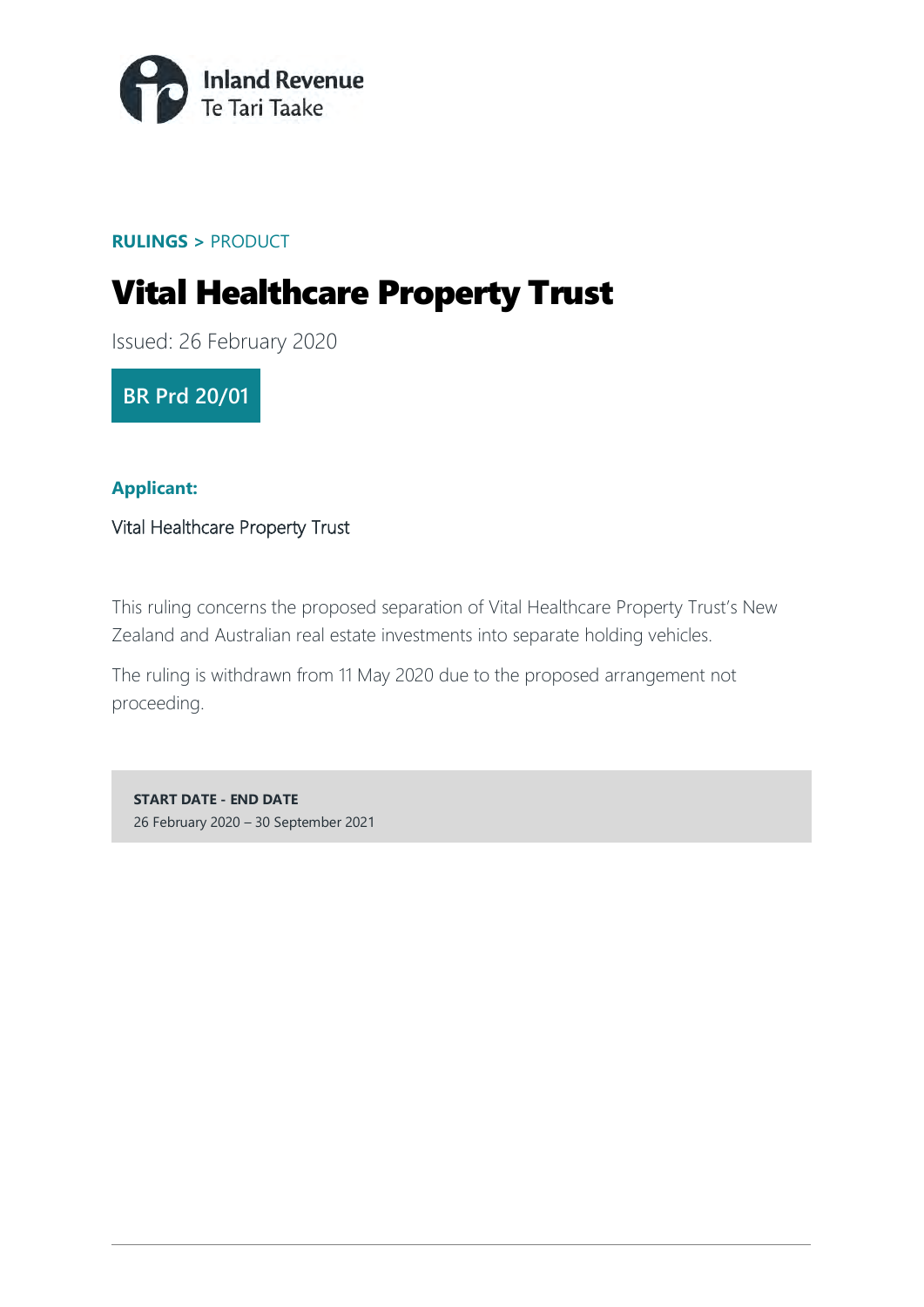

### Name of the person who applied for the Ruling

This Ruling has been applied for by Vital Healthcare Property Trust (VHPT).

### Taxation Laws

All legislative references are to the Income Tax Act 2007 unless otherwise stated.

This Ruling applies in respect of ss CD 43(26), CX 56C and FL 2.

### The Arrangement to which this Ruling applies

The Arrangement is the proposed separation of VHPT's New Zealand and Australian real estate investments into separate holding vehicles in the following manner:

- New Zealand assets are held through a New Zealand Portfolio Investment Entity (PIE) structure. VHPT will establish a New Zealand unit trust (Vital NZ) for this purpose.
- Australian assets continue to be held indirectly by VHPT through underlying Australian-managed investment trusts. VHPT will migrate its tax residence to Australia and be renamed Vital Australia (Vital Aus). Vital Aus will be a managed investment scheme registered with the Australian Securities and Investments Commission under the Corporations Act 2001 (Cth), and will qualify as an Australian-managed investment trust for Australian tax purposes.

Units in Vital NZ and Vital Aus will be stapled together so they cannot be traded separately. The stapled units will be dual listed on the New Zealand Stock Exchange (NZX) and the Australian Securities Exchange (ASX).

Further details of the Arrangement are set out in the paragraphs below.

#### Current structure

1. VHPT is a New Zealand property unit trust, specialising in investment in healthcare properties, including surgical and medical hospitals and health support and health care facilities. VHPT has been listed on the NZX since 1999. For New Zealand tax purposes, VHPT is "New Zealand resident" (as defined in s YA 1) and a PIE. VHPT elected to become a "listed PIE" (as defined in s YA 1) effective from 1 October 2007.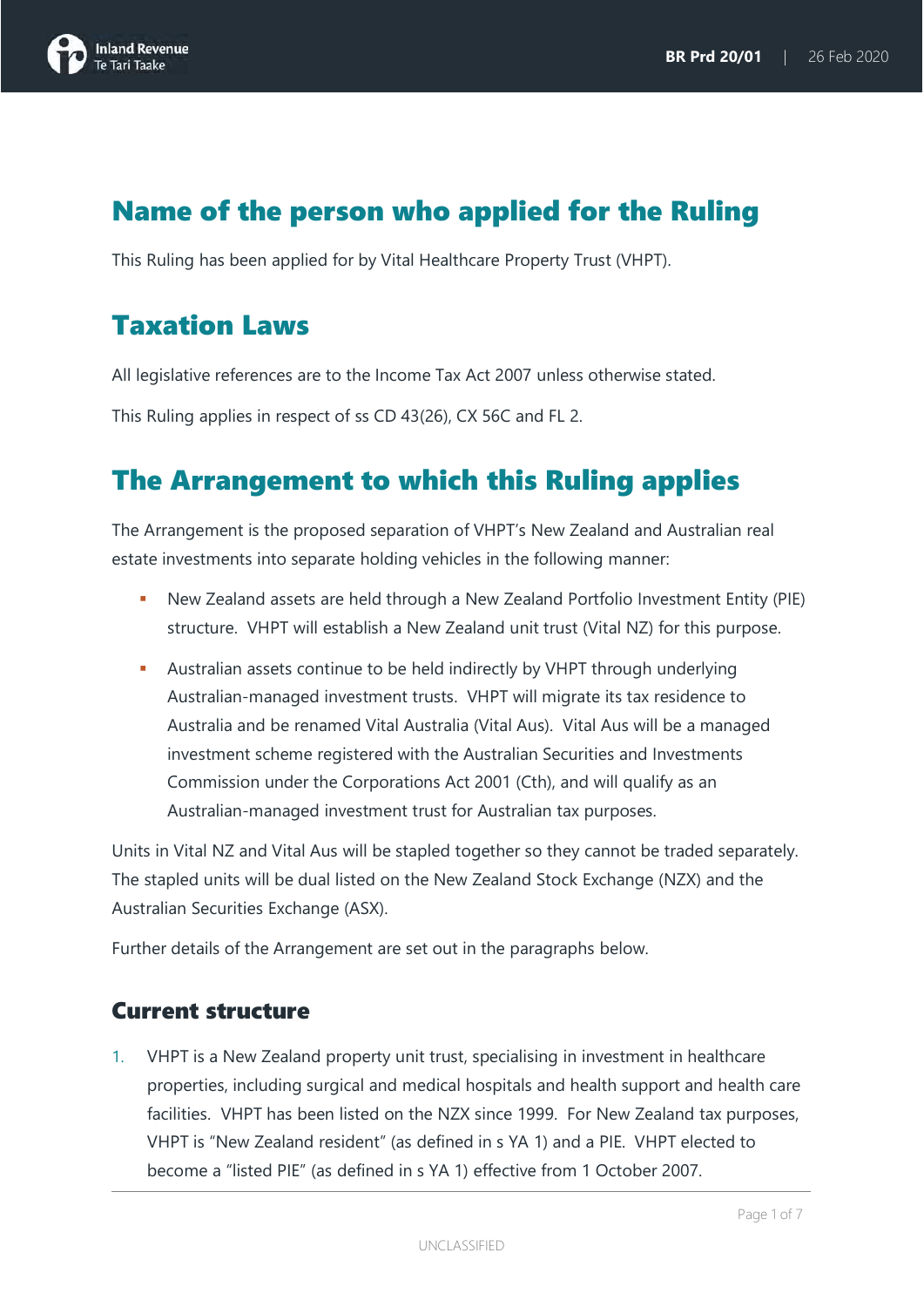

- 2. VHPT indirectly owns properties in New Zealand and Australia from which it derives rental income. VHPT's New Zealand properties are held by Vital Healthcare Property Limited (VHPL), and its Australian properties are held through two Australian unit trusts (which are managed investment trusts for Australian tax purposes): Vital Healthcare Australian Property Trust (VHAPT) and Vital Healthcare Investment Trust (VHIT).
- 3. Over time, a large proportion of VHPT's investment opportunities have been located in Australia, contributing to approximately 75 percent of VHPT's assets being based in Australia and approximately 25 percent being based in New Zealand (as at 31 December 2019). However, only a small proportion (approximately 8 percent) of VHPT's unitholders are Australian.
- 4. The following diagram summarises how the structure operates.



#### Proposed structure – steps

- 5. The seven steps to implement the proposed restructure are as follows:
	- Step 1: Vital NZ, after establishment as a New Zealand "unit trust" (as defined in s YA 1), will issue 100% of its units to VHPT. Vital NZ will be a managed investment scheme under the Financial Markets Conduct Act 2013, with a licensed manager and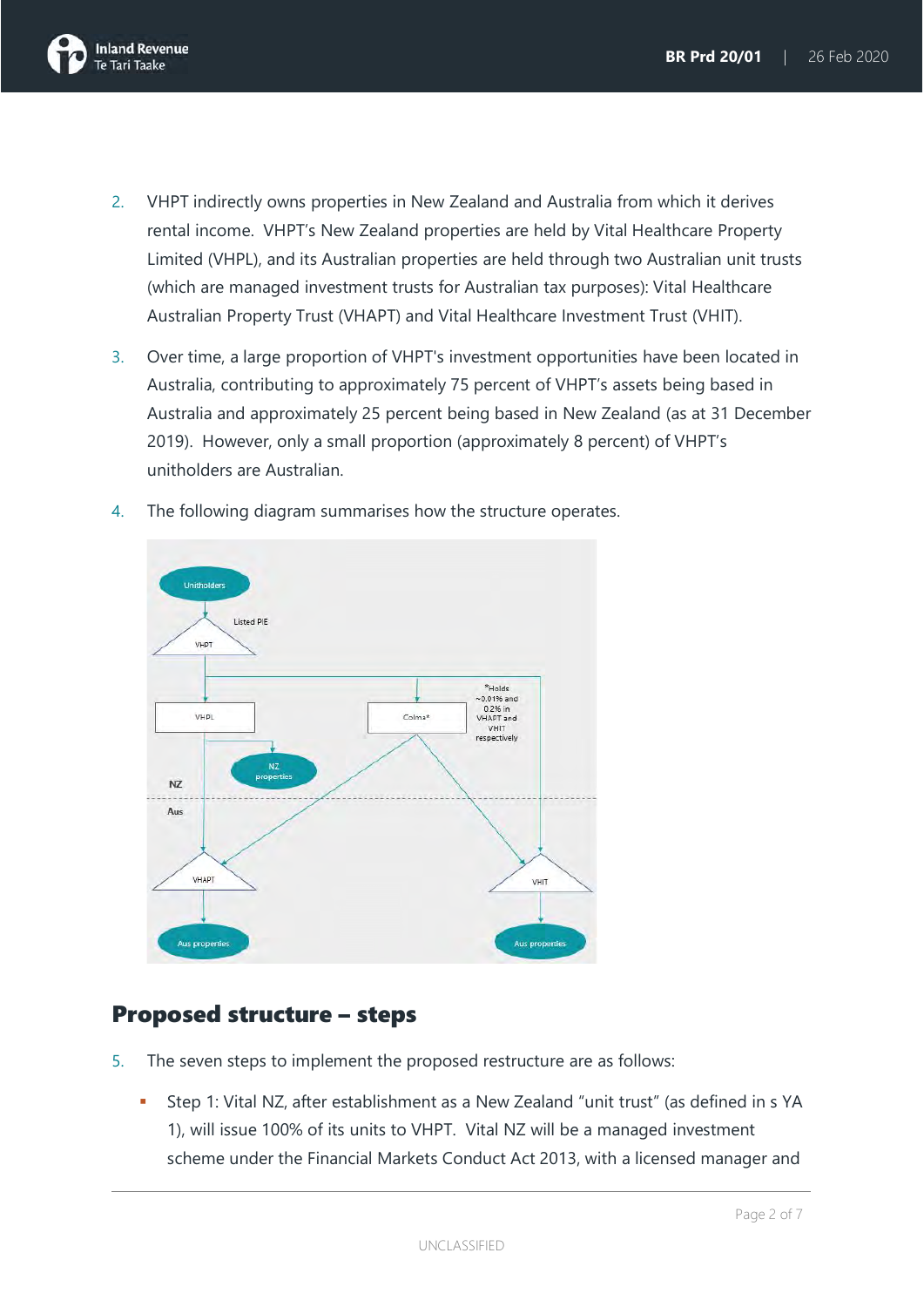

supervisor (being the existing VHPT manager and supervisor). Vital NZ will join the VHPT tax consolidated group.

- Step 2: VHPL will transfer the New Zealand properties to Vital NZ for market value consideration. The market value consideration will be satisfied by:
	- o Vital NZ taking assignment of an existing bank loan from VHPL; and
	- o Vital NZ issuing units to VHPL.
- Step 3: VHPL will transfer the Vital NZ units to VHPT in consideration for and repayment of an intercompany debt that VHPT has with VHPL.
- Step 4: VHPT will distribute all of its units in Vital NZ to unitholders on a pro-rata basis. No consideration will be payable by unitholders for the distribution. At the same time, units in Vital NZ and VHPT will be stapled together so that they must be traded together. Vital NZ units and VHPT (to be Vital Aus) units will appear as a single security, under a single ticker code, that can be traded on the NZX and on the ASX.
- Step 5: VHPL and Colma (which holds one unit in VHAPT and six of 3000 units in VHIT) will migrate to Australia by transferring their place of incorporation to Australia. All directorial and managerial functions of VHPL and Colma will also move from New Zealand to Australia.
- Step 6: VHPT will appoint an Australian responsible entity and become an Australian registered managed investment scheme and managed investment trust (Vital Aus). VHPT will cease being "New Zealand resident" (as defined in s YA 1) at this time.
- Step 7: Vital NZ will list on the NZX and ASX. Vital Aus will remain listed on the NZX throughout the transaction and will list on the ASX. Vital NZ will then elect to be a "listed PIE" (as defined in s YA 1).

Following the above steps, only Vital NZ will be a New Zealand tax resident. VHPL, Colma and VHPT (Vital Aus) will become Australian tax residents.

6. To implement the proposed structure, the VHPT trust deed will be amended to allow the transaction to take place and establish the stapled group. Broadly, the amendments fall into three categories: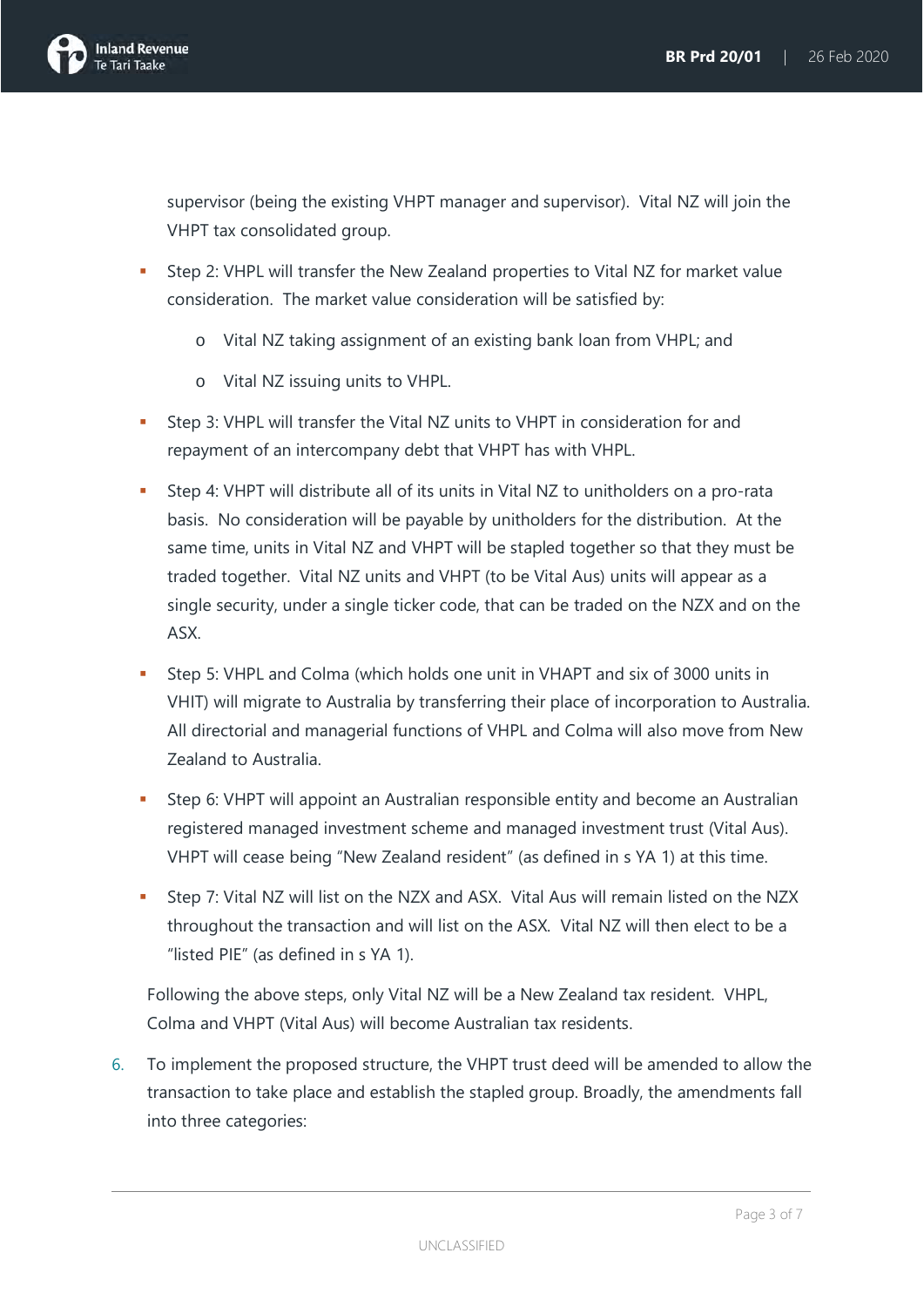

- Distribution amendments: These amendments allow VHPT to make distributions of Vital NZ units to unitholders (the current VHPT trust deed contemplates distributions of only cash).
- Stapling amendments: These amendments are the addition of clauses to provide for the stapling of Vital NZ units and Vital Aus units and to facilitate the operation of the stapled group.
- Australian migration amendments: These amendments allow VHPT to migrate to Australia and become Vital Aus, and to make other changes that are consistent with it transitioning to an Australian managed investment scheme registered with the Australian Securities and Investments Commission under the Corporations Act 2001 (Cth). For clarity, Vital NZ will be a New Zealand managed investment scheme registered with the Financial Markets Authority under the Financial Markets Conduct Act 2013 (as VHPT is currently).
- 7. The proposed restructure does not involve changing:
	- VHPT's underlying property assets, which will be split between Vital NZ and Vital Aus; or
	- **a** a unitholder's proportionate beneficial interests in those underlying assets.
- 8. For example, a unitholder who owns 1 percent of all VHPT units on issue has a corresponding 1 percent proportionate beneficial interest in VHPT's assets. Following the Arrangement, the unitholder would have 1 percent of the Vital NZ units and 1 percent of the Vital Aus units, giving them a 1 percent proportionate beneficial interest in the assets of Vital NZ and Vital Aus, being the same assets owned by VHPT before the Arrangement.
- 9. The following diagram summarises how the structure will operate after implementation of the Arrangement: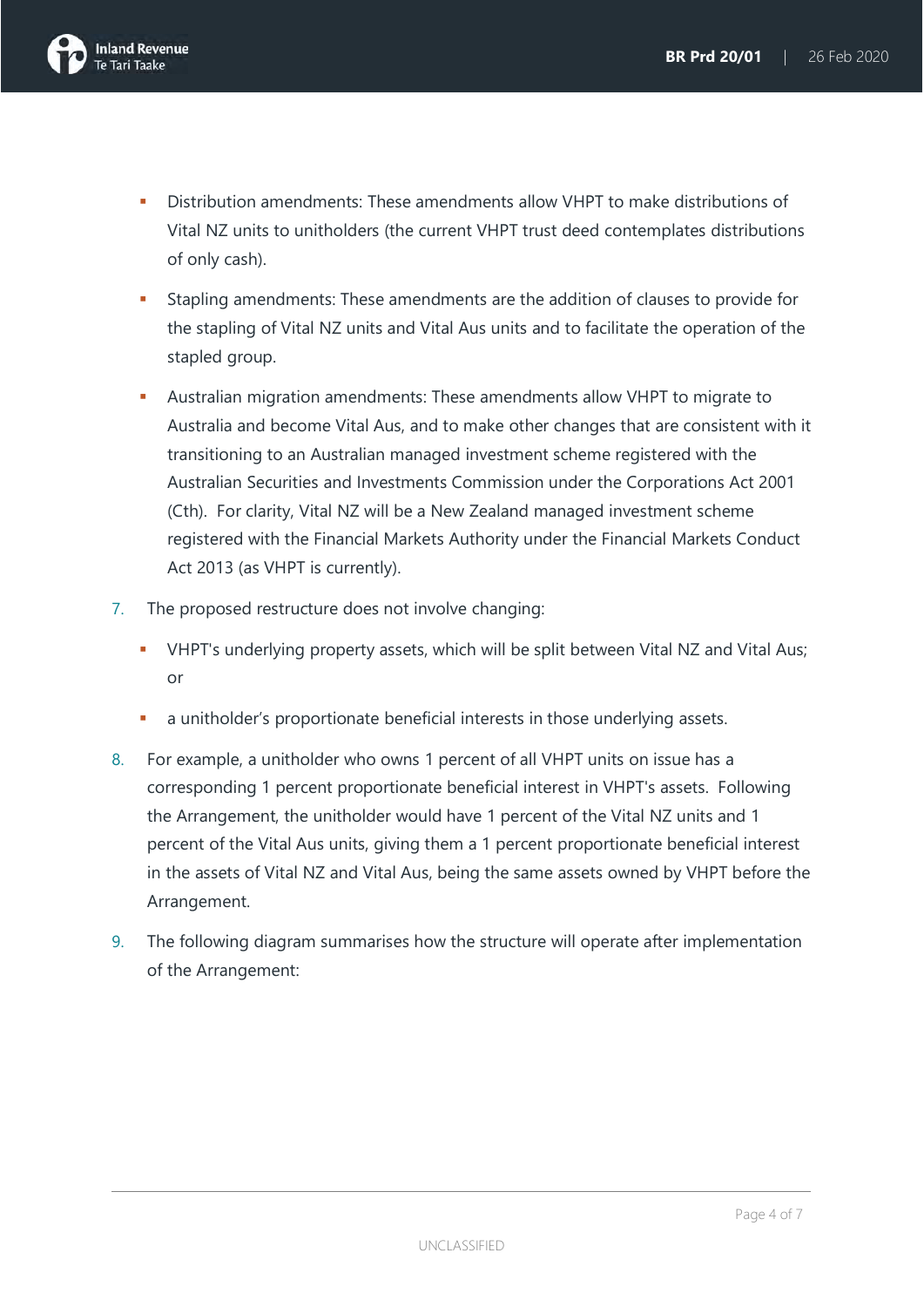



# Condition stipulated by the Commissioner

This Ruling is made subject to the following condition:

a) VHPT is a "listed PIE" (as defined in s YA 1). It will maintain "listed PIE" status at the time of distributing the units in Vital NZ and until the time it loses that status by reason of migrating its tax residence (as per step 6 at [5]).

### How the Taxation Laws apply to the Arrangement

Subject in all respects to any condition stated above, the Taxation Laws apply to the Arrangement as follows:

- a) The amount derived by each VHPT unitholder when VHPT distributes all its units in Vital NZ (as per step 4 at [5]) is excluded income under s CX 56C(1) if the unitholder:
	- **i** is "resident in New Zealand" (as defined in s YA 1);
	- **i** is a natural person or a trustee; and
	- does not include the amount as income in a return of income for the income year.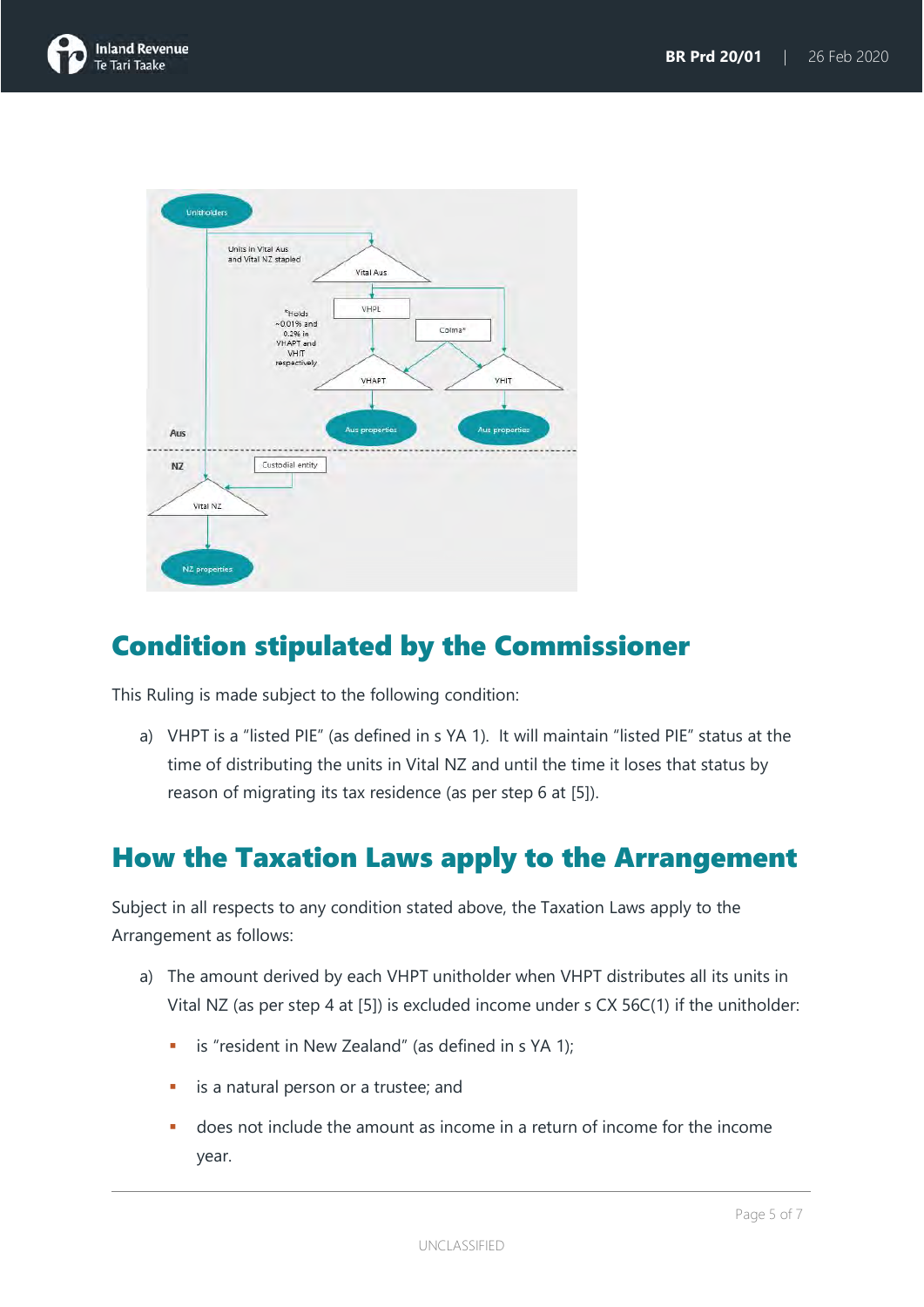

- b) If any one (or more) of the three criteria listed in a) does not apply to the unitholder, the amount derived by the unitholder when VHPT distributes all its units in Vital NZ (as per step 4 at [5]) is excluded income under s CX 56C(2) to the extent to which the amount is more than the amount that is fully credited as described in s CD 43(26).
- c) The distribution in money each VHPT unitholder is treated as being paid under s FL 2 on migration of VHPT's tax residence (as per step 6 at [5]) is excluded income under s CX 56C(1) if the unitholder:
	- **i** is "resident in New Zealand" (as defined in s YA 1);
	- is a natural person or a trustee; and
	- does not include the amount as income in a return of income for the income year.
- d) If any one (or more) of the three criteria listed in c) does not apply to the unitholder, the distribution in money the VHPT unitholder is treated as being paid under s FL 2 on migration of VHPT's tax residence (as per step 6 at [5]) is excluded income under s CX 56C(2) to the extent to which it is more than the amount that is fully credited as described in s CD 43(26).

# The period or income year for which this Ruling applies

This Ruling will apply for the period beginning on 26 February 2020 and ending on 30 September 2021.

This Ruling is signed by me on the 26th day of February 2020.

**Howard Davis** Group Leader Tax Counsel Office